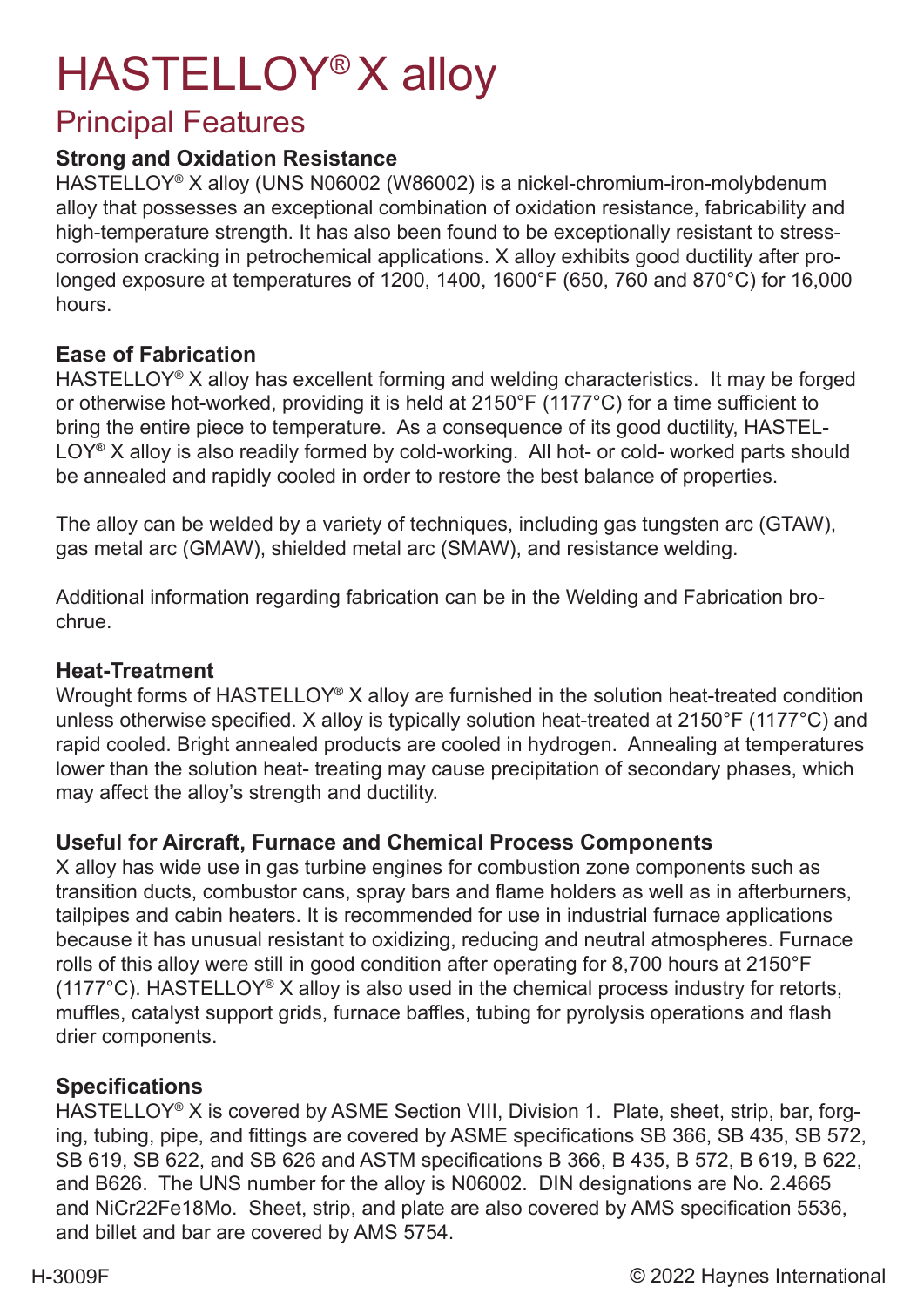### Nominal Composition

### **Weight %**

| Nickel:            | 47 Balance   |
|--------------------|--------------|
| Chromium:          | 22           |
| Iron:              | 18           |
| <b>Molybdenum:</b> | 9            |
| <b>Cobalt:</b>     | 1.5          |
| Tungsten:          | 0.6          |
| Carbon:            | 0.1          |
| <b>Manganese:</b>  | 1 max.       |
| Silicon:           | $1$ max.     |
| <b>Boron:</b>      | $0.008$ max. |
| Niobium:           | $0.5$ max.   |
| Aluminum:          | $0.5$ max.   |
| Titanium:          | $0.15$ max.  |

### Creep and Stress-Rupture Strengths

### **Minimum Creep Rate, Sheet\***

|                    | <b>Test</b>     | Average Stress for Indicated Percent/Hour Minimum Creep Rate |            |     |            |                |            |      |            |  |
|--------------------|-----------------|--------------------------------------------------------------|------------|-----|------------|----------------|------------|------|------------|--|
| <b>Temperature</b> |                 | 0.0001                                                       |            |     | 0.001      |                | 0.01       |      | 0.1        |  |
| $^{\circ}$ F       | $\rm ^{\circ}C$ | ksi                                                          | <b>MPa</b> | ksi | <b>MPa</b> | ksi            | <b>MPa</b> | ksi  | <b>MPa</b> |  |
| 1200               | 649             | 14.7                                                         | 101        | 21  | 145        | 31             | 214        | 44   | 303        |  |
| 1400               | 760             | 7.2                                                          | 50         | 10  | 69         | 14             | 97         | 19.5 | 134        |  |
| 1600               | 871             | 2.7                                                          | 19         | 4.1 | 28         | 6.2            | 43         | 9.2  | 63         |  |
| 1800               | 982             | 0.7                                                          | 5          | 1.3 | 9          | 2.2            | 15         | 3.7  | 26         |  |
| 2000               | 1093            |                                                              |            |     |            | $\blacksquare$ |            | 0.9  | 6          |  |

\*Solution heat-treated. Based on over 100 tests for sheet and over 150 tests for plate and bar.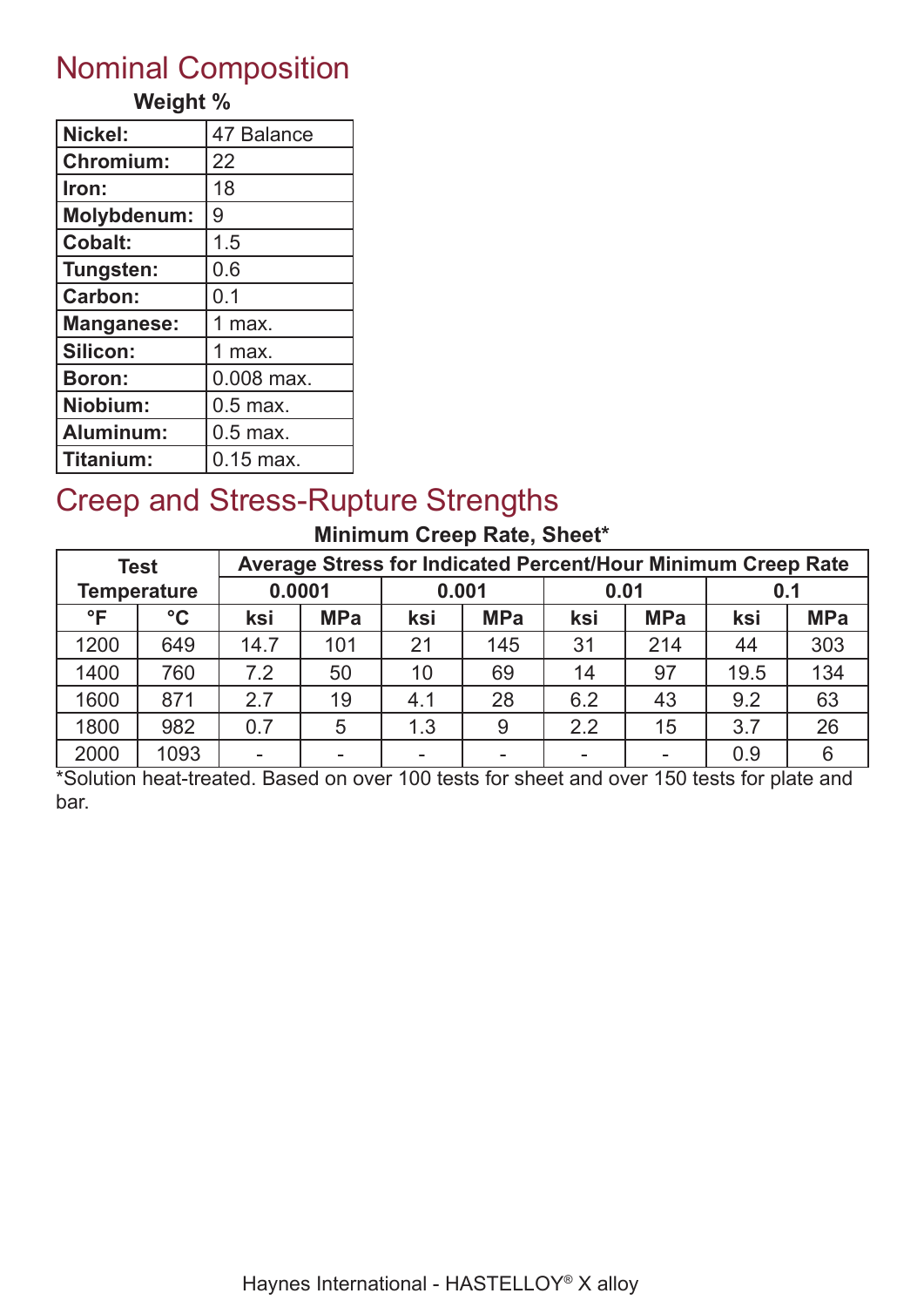|                   |                    |               |                | <b>Approximate Initial Stress to Produce Specified Creep in</b> |      |            |         |            |                          |                          |  |
|-------------------|--------------------|---------------|----------------|-----------------------------------------------------------------|------|------------|---------|------------|--------------------------|--------------------------|--|
|                   | <b>Temperature</b> | <b>Creep</b>  |                | 10h                                                             |      | 100 h      |         | 1,000h     |                          | 10,000 h                 |  |
| $\overline{\ }$ F | $\rm ^{\circ}C$    | $\frac{0}{0}$ | ksi            | <b>MPa</b>                                                      | ksi  | <b>MPa</b> | ksi     | <b>MPa</b> | ksi                      | <b>MPa</b>               |  |
|                   |                    | 0.5           |                |                                                                 | 27.2 | 188        | 19      | 128        | 12.8                     | 88                       |  |
| 1200              | 649                | $\mathbf{1}$  |                |                                                                 | 30   | 207        | 21      | 145        | 15.5                     | 107                      |  |
|                   |                    | $\mathsf{R}$  | $65*$          | 448*                                                            | 50   | 345        | 36      | 248        | 26                       | 179                      |  |
|                   |                    | 0.5           | 25             | 172                                                             | 16.2 | 112        | 11.1    | 77         | 8.2                      | 57                       |  |
| 1300              | 704                | 1             | 27             | 186                                                             | 19   | 131        | 14      | 97         | 10.5                     | 72                       |  |
|                   |                    | $\mathsf{R}$  | 46             | 317                                                             | 32   | 221        | 23      | 159        | 17                       | 117                      |  |
|                   |                    | 0.5           | 15             | 103                                                             | 10.3 | 71         | 7.5     | 52         | 5.6                      | 39                       |  |
| 1400              | 760                | $\mathbf{1}$  | 18             | 124                                                             | 13   | 90         | 9.5     | 66         | 7.1                      | 49                       |  |
|                   |                    | $\mathsf{R}$  | 30             | 207                                                             | 21   | 146        | 15.5    | 107        | 11.5                     | 79                       |  |
|                   |                    | 0.5           | 9.9            | 68                                                              | 7.2  | 50         | 5.3     | 37         | 3.85                     | 27                       |  |
| 1500              | 816                | 1             | 12.5           | 86                                                              | 9.1  | 63         | 6.7     | 46         | 4.7                      | 32                       |  |
|                   |                    | $\mathsf{R}$  | 21             | 141                                                             | 15   | 103        | 10.5    | 72         | 7.2                      | 50                       |  |
|                   |                    | 0.5           | $\overline{7}$ | 48                                                              | 5.1  | 35         | 3.7     | 26         | 2.4                      | 17                       |  |
| 1600              | 871                | 1             | 8.9            | 61                                                              | 6.4  | 44         | 4.5     | 31         | 2.9                      | 20                       |  |
|                   |                    | $\mathsf{R}$  | 15             | 100                                                             | 10   | 69         | 6.8     | 47         | 4.5                      | 31                       |  |
|                   |                    | 0.5           | 5.1            | 35                                                              | 3.6  | 25         | 2.3     | 16         | 1.3                      | 9                        |  |
| 1700              | 927                | 1             | 6.4            | 44                                                              | 4.4  | 30         | 2.7     | 19         | 1.5                      | 10                       |  |
|                   |                    | $\mathsf{R}$  | 10             | 69                                                              | 6.6  | 46         | 4.3     | 30         | 2.6                      | 18                       |  |
|                   |                    | 0.5           | 3.6            | 25                                                              | 2.3  | 16         | 1.25    | 8.6        | 0.55                     | 3.8                      |  |
| 1800              | 982                | $\mathbf{1}$  | 4.4            | 30                                                              | 2.7  | 19         | 1.45    | 10         | 0.65                     | 4.5                      |  |
|                   |                    | $\mathsf{R}$  | 6.7            | 46                                                              | 4.3  | 30         | 2.6     | 18         | 1.4                      | 10                       |  |
|                   |                    | 0.5           | 2.4            | 16                                                              | 1.3  | 9          | 0.55    | 3.8        | $\blacksquare$           | $\overline{\phantom{0}}$ |  |
| 1900              | 1038               | 1             | 2.8            | 19                                                              | 1.5  | 10         | 0.65    | 4.5        | $\overline{a}$           | $\overline{\phantom{0}}$ |  |
|                   |                    | $\mathsf{R}$  | 4.3            | 30                                                              | 2.6  | 18         | 1.4     | 10         | $\blacksquare$           | $\overline{\phantom{0}}$ |  |
|                   |                    | 0.5           | 1.4            | 10                                                              | 0.6  | 4.1        | $0.15*$ | $1.0*$     | L.                       | $\blacksquare$           |  |
| 2000              | 1093               | $\mathbf 1$   | 1.6            | 11                                                              | 0.7  | 4.8        | $0.20*$ | $1.4*$     | $\overline{\phantom{0}}$ | $\overline{\phantom{0}}$ |  |
|                   |                    | $\mathsf{R}$  | 2.7            | 19                                                              | 1.4  | 10         | $0.60*$ | $4.1*$     | $\overline{a}$           |                          |  |

## Creep and Stress-Rupture Strengths Continued

**HASTELLOY® X Plate, Solution-annealed**

\*Significant extrapolation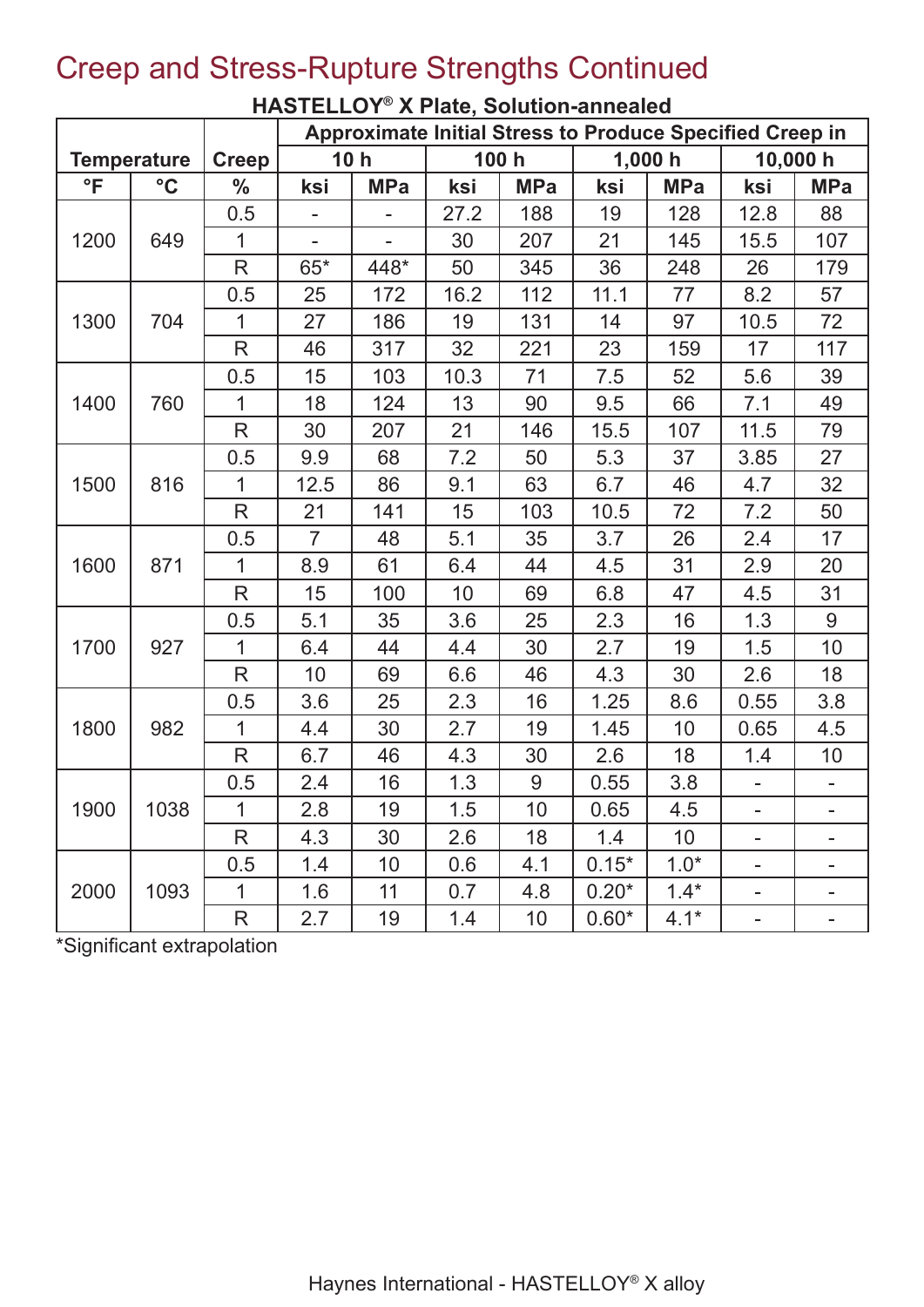|              |                    |                         | Approximate Initial Stress to Produce Specified Creep in |                 |                  |                |                |                |                          |                          |
|--------------|--------------------|-------------------------|----------------------------------------------------------|-----------------|------------------|----------------|----------------|----------------|--------------------------|--------------------------|
|              | <b>Temperature</b> | <b>Creep</b>            |                                                          | 10 <sub>h</sub> |                  | 100 h          |                | 1,000h         |                          | 10,000 h                 |
| $\mathsf{P}$ | $\rm ^{\circ}C$    | $\frac{0}{0}$           | ksi                                                      | <b>MPa</b>      | ksi              | <b>MPa</b>     | ksi            | <b>MPa</b>     | ksi                      | <b>MPa</b>               |
|              |                    | 0.5                     | $\overline{\phantom{0}}$                                 | $\overline{a}$  | 26               | 178            | 18             | 124            | $\overline{a}$           |                          |
| 1200         | 649                | 1                       |                                                          |                 | 28               | 193            | 21             | 145            | $\overline{\phantom{a}}$ |                          |
|              |                    | R                       | 66*                                                      | 455*            | 48               | 331            | 35             | 241            | 26                       | 179                      |
|              |                    | 0.5                     | 23.5                                                     | 162             | 16               | 112            | 12             | 83             | $\overline{\phantom{0}}$ |                          |
| 1300         | 704                | 1                       | 26                                                       | 179             | 19               | 131            | 14             | 97             | $\overline{\phantom{0}}$ | $\overline{\phantom{0}}$ |
|              |                    | $\mathsf{R}$            | 44                                                       | 303             | 32               | 221            | 23             | 159            | 17                       | 117                      |
|              |                    | 0.5                     | 15                                                       | 103             | 11               | 76             | 8.1            | 56             |                          |                          |
| 1400         | 760                | 1                       | 18                                                       | 124             | 13               | 90             | 9.5            | 66             | 7.1                      | 49                       |
|              |                    | $\mathsf{R}$            | 30                                                       | 207             | 21               | 146            | 16             | 107            | 11.5                     | 79                       |
|              |                    | 0.5                     | 10.5                                                     | 72              | 7.7              | 53             | 5.4            | 37             | L,                       |                          |
| 1500         | 816                | 1                       | 12.5                                                     | 86              | 9.1              | 63             | 6.5            | 45             | 4.3                      | 30                       |
|              |                    | R                       | 21                                                       | 141             | 15               | 103            | 11             | 72             | 7.2                      | 50                       |
|              |                    | 0.5                     | 7.5                                                      | 52              | 5.1              | 35             | 3.2            | 22             | $\blacksquare$           | $\overline{a}$           |
| 1600         | 871                | 1                       | 8.9                                                      | 61              | 6.2              | 43             | 3.9            | 27             | 2.3                      | 16                       |
|              |                    | $\mathsf{R}$            | 15                                                       | 100             | 10               | 69             | 6.8            | 47             | 4.2                      | 29                       |
|              |                    | 0.5                     | 5.1                                                      | 35              | 3.1              | 21             | 1.5            | 11             | $\overline{\phantom{0}}$ | $\overline{\phantom{0}}$ |
| 1700         | 927                | 1                       | 6.2                                                      | 43              | 3.8              | 26             | 2.2            | 15             | $1.1*$                   | $7.2*$                   |
|              |                    | $\overline{\mathsf{R}}$ | 10                                                       | 69              | 6.6              | 46             | $\overline{4}$ | 28             | 2.4                      | 17                       |
|              |                    | 0.5                     | 3.1                                                      | 21              | 1.5              | 11             | 0.48           | 3.3            |                          |                          |
| 1800         | 982                | 1                       | 3.8                                                      | 26              | 2.2              | 15             | $\mathbf{1}$   | 6.9            | $0.33*$                  | $2.3*$                   |
|              |                    | R                       | 6.7                                                      | 46              | 4                | 28             | 2.3            | 16             | 1.2                      | 8.3                      |
|              |                    | 0.5                     | 1.6                                                      | 11              |                  | Ξ.             | $\blacksquare$ | $\overline{a}$ | ÷,                       |                          |
| 1900         | 1038               | $\mathbf{1}$            | 2.2                                                      | 15              | $\overline{1}$   | 6.9            | $0.33*$        | $2.3*$         |                          |                          |
|              |                    | R                       | 4.1                                                      | 28              | 2.4              | 17             | 1.2            | 8.3            | -                        |                          |
|              |                    | 0.5                     | 0.62                                                     | 4.3             | $\omega_{\rm c}$ | $\blacksquare$ | $\sim$         | $\sim$         | ۰                        |                          |
| 2000         | 1093               | $\mathbf{1}$            | 1.1                                                      | 7.6             | 0.35             | 2.4            | $0.10*$        | $0.69*$        | -                        |                          |
|              |                    | R                       | 2.5                                                      | 17              | 1.3              | 8.6            | 0.4            | 2.8            | -                        |                          |

### Creep and Stress-Rupture Strengths Continued **HASTELLOY® X Sheet, Solution-annealed**

\*Significant extrapolation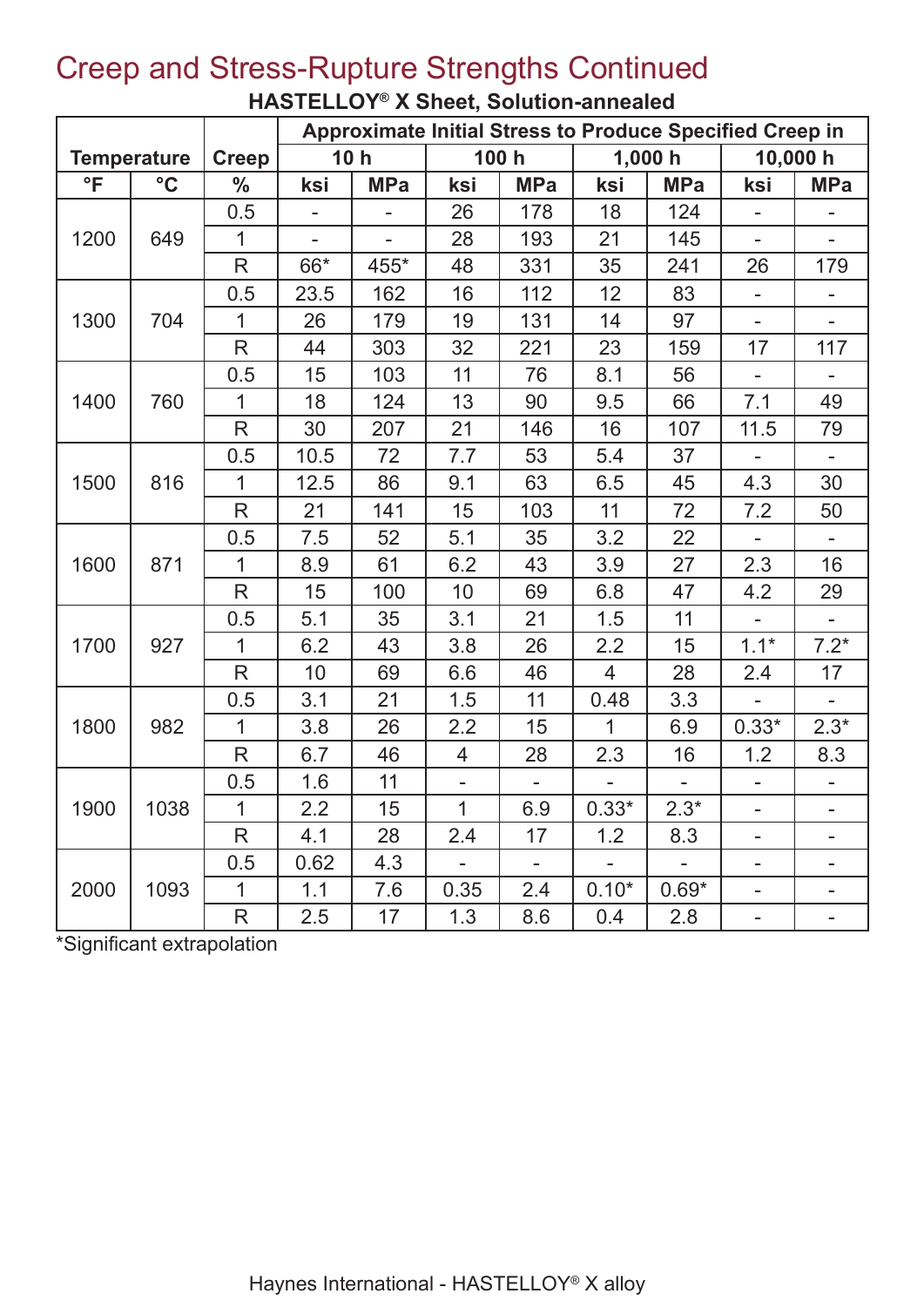### Tensile Properties

| <b>Test</b><br><b>Temperature</b> |                 |      | 0.2%<br><b>Yield Strength</b> | <b>Ultimate Tensile</b><br><b>Strength</b> | <b>Elongation</b> |      |
|-----------------------------------|-----------------|------|-------------------------------|--------------------------------------------|-------------------|------|
| $\mathsf{P}$                      | $\rm ^{\circ}C$ | ksi  | <b>MPa</b>                    | ksi                                        | <b>MPa</b>        | $\%$ |
| 70                                | 21              | 49.3 | 340                           | 110.2                                      | 760               | 48.9 |
| 1000                              | 538             | 32.5 | 224                           | 87.6                                       | 604               | 60.2 |
| 1200                              | 649             | 30.7 | 212                           | 80.9                                       | 558               | 63.5 |
| 1400                              | 760             | 31.6 | 218                           | 61                                         | 421               | 74.5 |
| 1600                              | 871             | 27.4 | 189                           | 37                                         | 255               | 98.1 |
| 1800                              | 982             | 13.6 | 94                            | 20                                         | 138               | 98.1 |
| 2000                              | 1093            | 6.5  | 45                            | 10.4                                       | 72                | 95.3 |

#### **Tensile Data, Plate**

### **Tensile Data, Sheet**

| <b>Test</b>  |                    | 0.2%                  |            |                 | <b>Ultimate Tensile</b> |               |
|--------------|--------------------|-----------------------|------------|-----------------|-------------------------|---------------|
|              | <b>Temperature</b> | <b>Yield Strength</b> |            | <b>Strength</b> | <b>Elongation</b>       |               |
| $\mathsf{P}$ | $\rm ^{\circ}C$    | ksi                   | <b>MPa</b> | ksi             | <b>MPa</b>              | $\frac{0}{0}$ |
| 70           | 21                 | 54.5                  | 376        | 113.5           | 783                     | 46.5          |
| 1000         | 538                | 36.7                  | 253        | 91              | 628                     | 53.6          |
| 1200         | 649                | 34.9                  | 241        | 84.2            | 580                     | 65.5          |
| 1400         | 760                | 33.8                  | 233        | 61.6            | 424                     | 95.6          |
| 1600         | 871                | 28                    | 193        | 36.5            | 251                     | 117.9         |
| 1800         | 982                | 12.8                  | 88         | 18.9            | 130                     | 81.5          |
| 2000         | 1093               | 6.2                   | 43         | 9.5             | 65                      | 50.6          |

**Average Effect of Cryogenic Temperatures on Tensile Properties**

| Form           | <b>Condition</b>                | <b>Test</b><br>Temperature |                 | 0.2%<br><b>Yield Strength</b> |                | Ultimate Tensile<br><b>Strength</b> |            | <b>Elongation</b> |
|----------------|---------------------------------|----------------------------|-----------------|-------------------------------|----------------|-------------------------------------|------------|-------------------|
| $\blacksquare$ |                                 | $^{\circ}$                 | $\rm ^{\circ}C$ | ksi                           | <b>MPa</b>     | ksi                                 | <b>MPa</b> | $\frac{0}{0}$     |
|                | Heat-treated at                 | $-196$                     | $-321$          | $\overline{\phantom{0}}$      | $\blacksquare$ | 150.2                               | 1036       | 46                |
| Plate          | $2150^{\circ}F(1177^{\circ}C),$ | $-78$                      | $-108$          | $\blacksquare$                |                | 118.8                               | 819        | 51                |
|                | <b>Rapid Cooled</b>             | 22                         | 72              | 47                            | 324            | 104.5                               | 721        | 46                |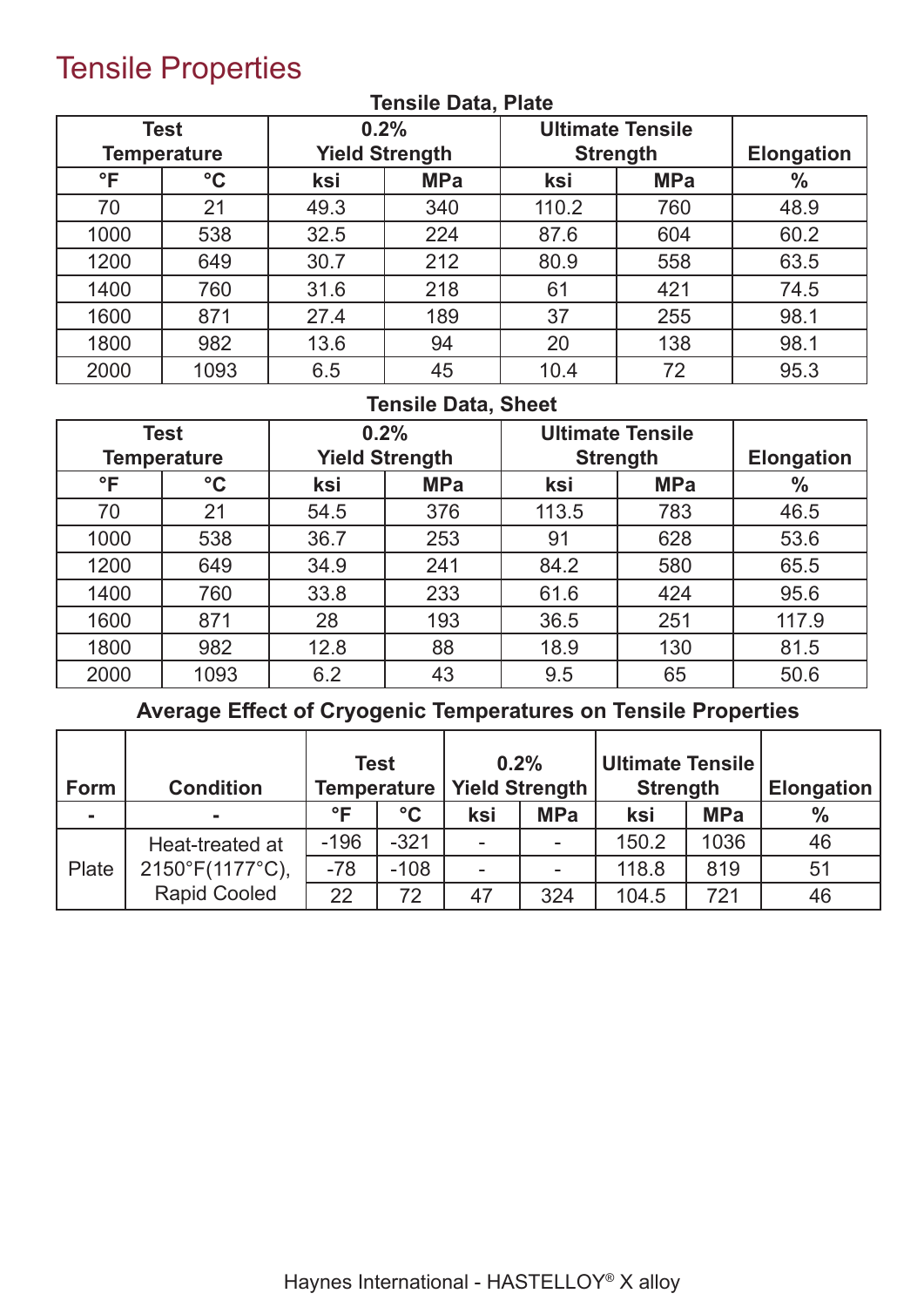### Tensile Properties Continued

| <b>Aging</b><br><b>Temperature</b> |            | <b>Aging</b>    | 0.2%           |                       |            | <b>Ultimate</b> |                         |                   |
|------------------------------------|------------|-----------------|----------------|-----------------------|------------|-----------------|-------------------------|-------------------|
| Form                               |            |                 | <b>Time</b>    | <b>Yield Strength</b> |            |                 | <b>Tensile Strength</b> | <b>Elongation</b> |
|                                    | $\circ$ F  | $\rm ^{\circ}C$ | h              | ksi                   | <b>MPa</b> | ksi             | <b>MPa</b>              | $\frac{0}{0}$     |
| <b>Sheet</b>                       | <b>SHT</b> | <b>SHT</b>      | $\overline{a}$ | 55.2                  | 381        | 114.3           | 788                     | 57                |
|                                    |            |                 | 1000           | 61                    | 421        | 125             | 862                     | 35                |
|                                    | 1200       | 649             | 4000           | 76.2                  | 525        | 143.8           | 991                     | 19                |
|                                    |            |                 | 8000           | 78.6                  | 542        | 147.9           | 1020                    | 19                |
|                                    |            |                 | 16000          | 78.1                  | 538        | 148             | 1020                    | 15                |
|                                    |            |                 | 1000           | 65.3                  | 450        | 137             | 945                     | 23                |
| 0.125 in.<br>(3.2mm)               | 1400       | 760             | 4000           | 64.3                  | 443        | 134.6           | 928                     | 18                |
| thick                              |            |                 | 8000           | 61.3                  | 423        | 131             | 903                     | 19                |
|                                    |            |                 | 16000          | 59.3                  | 409        | 126.1           | 869                     | 17                |
|                                    |            | 871             | 1000           | 53.2                  | 369        | 123             | 848                     | 26                |
|                                    | 1600       |                 | 4000           | 49.3                  | 340        | 117.9           | 813                     | 29                |
|                                    |            |                 | 8000           | 48.2                  | 332        | 115             | 793                     | 30                |
|                                    |            |                 | 16000          | 46.1                  | 318        | 111.1           | 766                     | 29                |
|                                    | <b>SHT</b> | <b>SHT</b>      | $\overline{a}$ | 49.5                  | 341        | 109.9           | 758                     | 47                |
|                                    |            |                 | 1000           | 56.5                  | 390        | 121.4           | 837                     | 33                |
|                                    | 1200       | 649             | 4000           | 73.4                  | 506        | 142.5           | 983                     | 18                |
|                                    |            |                 | 8000           | 73                    | 503        | 143.6           | 990                     | 18                |
| Plate                              |            |                 | 1000           | 56.9                  | 392        | 129.4           | 892                     | 23                |
| $1/2$ in.<br>(12.7mm)              | 1400       | 760             | 4000           | 56.9                  | 392        | 129.9           | 896                     | 21                |
| thick                              |            |                 | 8000           | 56.3                  | 388        | 129.2           | 891                     | 20                |
|                                    |            |                 | 1000           | 47.6                  | 328        | 119             | 820                     | 31                |
|                                    | 1600       | 871             | 4000           | 44.9                  | 310        | 116.7           | 805                     | 28                |
|                                    |            |                 | 8000           | 43.9                  | 303        | 113.7           | 784                     | 26                |
|                                    |            |                 | 16000          | 42.7                  | 394        | 109             | 752                     | 26                |

### **Average Aged Tensile Data, Room Temperature\***

\*Test data for each form are from a single heat.

SHT=Solution heat-treated (not aged).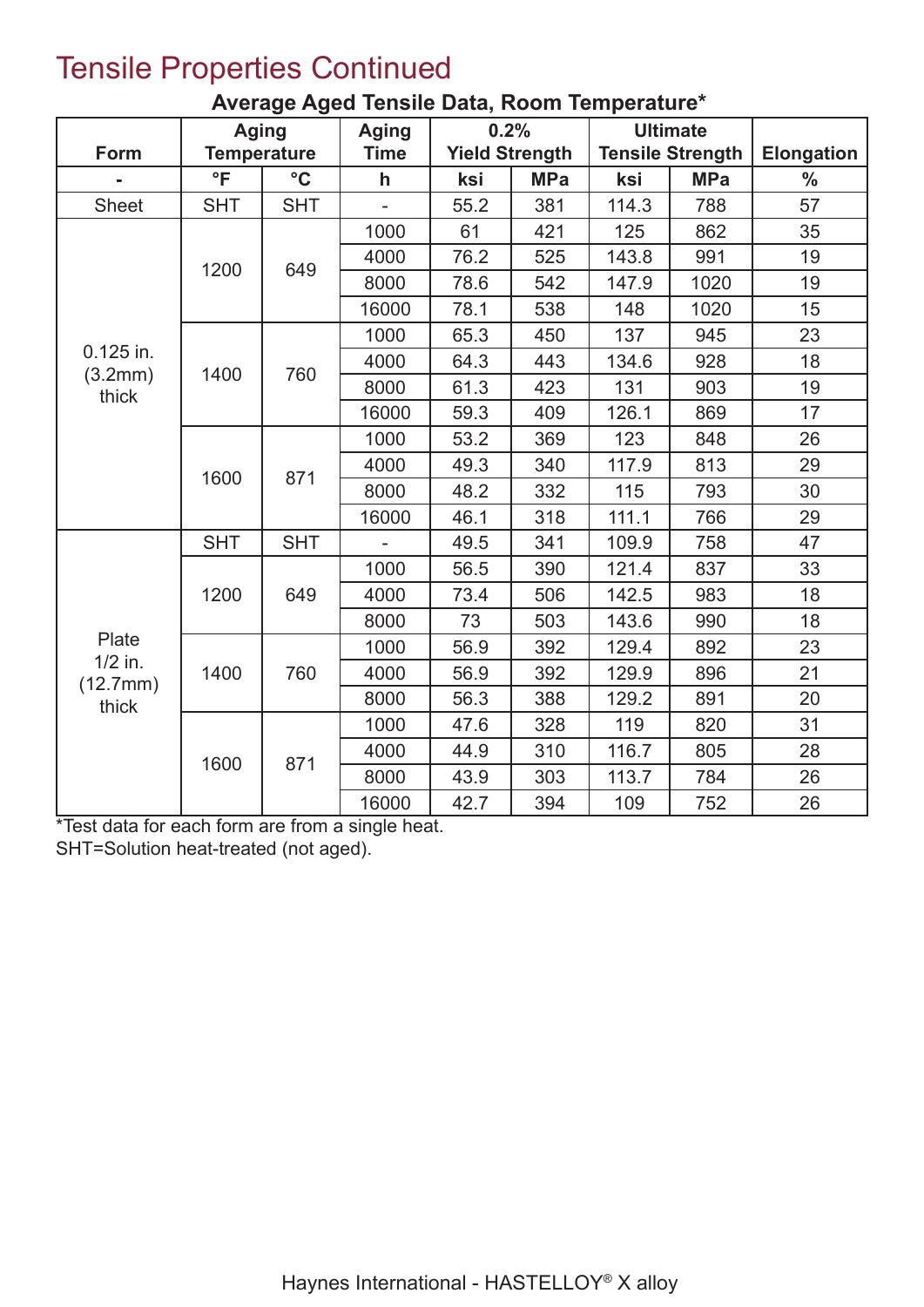## Physical Properties

| <b>Physical Property</b>                |                 | <b>British Units</b>             |                 | <b>Metric Units</b> |
|-----------------------------------------|-----------------|----------------------------------|-----------------|---------------------|
| <b>Density</b>                          | $72^{\circ}F$   | $0.297$ lb/in <sup>3</sup>       | $22^{\circ}$ C  | 8.22 $g/cm^{3}$     |
| <b>Melting Range</b>                    |                 | 2300 - 2470 °F                   |                 | 1260 - 1355°C       |
|                                         | $75^{\circ}$ F  | 45.21 µohm-in                    | $24^{\circ}$ C  | 114.83 µohm-cm      |
|                                         | $100^{\circ}$ F | 45.38 µohm-in                    | $38^{\circ}$ C  | 115.27 µohm-cm      |
|                                         | 200°F           | 45.89 µohm-in                    | $94^{\circ}$ C  | 116.56 µohm-cm      |
|                                         | 300°F           | 46.31 µohm-in                    | 149°C           | 117.63 µohm-cm      |
|                                         | 400°F           | 46.78 µohm-in                    | $205^{\circ}$ C | 118.82 µohm-cm      |
|                                         | 500°F           | 47.20 µohm-in                    | 260°C           | 119.88 µohm-cm      |
|                                         | 600°F           | 47.53 µohm-in                    | 316°C           | 120.73 µohm-cm      |
|                                         | 700°F           | 47.93 µohm-in                    | 371°C           | 121.73 µohm-cm      |
|                                         | 800°F           | 48.23 µohm-in                    | 427°C           | 122.51 µohm-cm      |
|                                         | 900°F           | 48.61 µohm-in                    | 483°C           | 123.46 µohm-cm      |
| <b>Electrical</b><br><b>Resistivity</b> | 1000°F          | 49.00 µohm-in                    | 538°C           | 124.46 µohm-cm      |
|                                         | 1100°F          | 49.38 µohm-in                    | 594°C           | 125.44 µohm-cm      |
|                                         | 1200°F          | 49.53 µohm-in                    | 649°C           | 125.81 µohm-cm      |
|                                         | 1300°F          | 49.61 µohm-in                    | 705°C           | 126.02 µohm-cm      |
|                                         | 1400°F          | 49.68 µohm-in                    | 760°C           | 126.20 µohm-cm      |
|                                         | 1500°F          | 49.73 µohm-in                    | 816°C           | 126.32 µohm-cm      |
|                                         | 1600°F          | 49.80 µohm-in                    | 871°C           | 126.50 µohm-cm      |
|                                         | 1700°F          | 49.81 µohm-in                    | 927°C           | 126.52 µohm-cm      |
|                                         | 1800°F          | 49.67 µohm-in                    | 983°C           | 126.17 µohm-cm      |
|                                         | 1900°F          | 49.59 µohm-in                    | 1038°C          | 125.96 µohm-cm      |
|                                         | 2000°F          | 49.57 µohm-in                    | 1094°C          | 125.90 µohm-cm      |
|                                         | $70^{\circ}$ F  | 63 Btu-in/ft. <sup>2</sup> h-°F  | $25^{\circ}$ C  | 9.2 W/m-°C          |
|                                         | $200^{\circ}$ F | 76 Btu-in/ft. <sup>2</sup> h-°F  | 100°C           | 11.2 W/m-°C         |
|                                         | $500^{\circ}$ F | 98 Btu-in/ft. <sup>2</sup> h-°F  | $200^{\circ}$ C | 14.1 W/m-°C         |
|                                         | 1100°F          | 144 Btu-in/ft. <sup>2</sup> h-°F | 600°C           | 20.9 W/m-°C         |
| <b>Thermal</b>                          | 1200°F          | 151 Btu-in/ft. <sup>2</sup> h-°F | 650°C           | 21.9 W/m-°C         |
| <b>Conductivity</b>                     | 1300°F          | 159 Btu-in/ft. <sup>2</sup> h-°F | 700°C           | 22.8 W/m-°C         |
|                                         | 1400°F          | 166 Btu-in/ft. <sup>2</sup> h-°F | 750°C           | 23.8 W/m-°C         |
|                                         | 1500°F          | 174 Btu-in/ft. <sup>2</sup> h-°F | 800°C           | 24.7 W/m-°C         |
|                                         | 1600°F          | 182 Btu-in/ft. <sup>2</sup> h-°F | 850°C           | 25.7 W/m-°C         |
|                                         | 1700°F          | 189 Btu-in/ft. <sup>2</sup> h-°F | 900°C           | 26.7 W/m-°C         |

RT= Room Temperature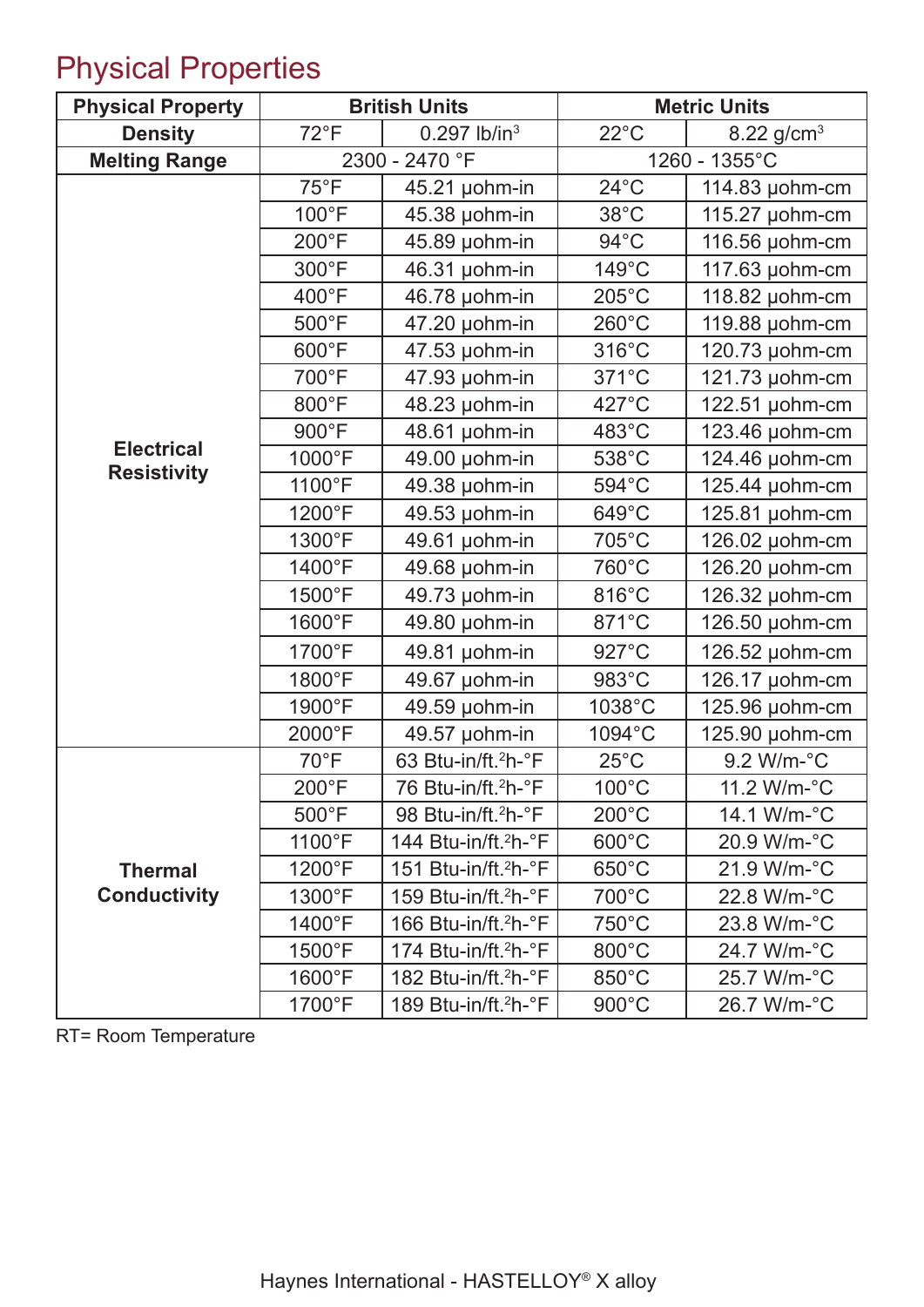### Physical Properties Continued

| <b>Physical Property</b>                               |                | <b>British Units</b>              |                      | <b>Metric Units</b>                |  |  |
|--------------------------------------------------------|----------------|-----------------------------------|----------------------|------------------------------------|--|--|
|                                                        | <b>RT</b>      | $0.116$ Btu/lb.- $\degree$ F      | <b>RT</b>            | 486 J/kg-°C                        |  |  |
|                                                        | $200^{\circ}F$ | $0.117$ Btu/lb.- $\degree$ F      | $100^{\circ}$ C      | 487 J/kg-°C                        |  |  |
|                                                        | 400 °F         | 0.118 Btu/lb.-°F                  | $200^{\circ}$ C      | 484 J/kg-°C                        |  |  |
|                                                        | 600°F          | $0.119$ Btu/lb.- $\degree$ F      | 300°C                | 491 J/kg-°C                        |  |  |
|                                                        | 800°F          | $0.123$ Btu/lb.- $\degree$ F      | 400°C                | 507 J/kg-°C                        |  |  |
| <b>Specific Heat</b>                                   | 1000°F         | $0.130$ Btu/lb.- $\degree$ F      | $500^{\circ}$ C      | 531 J/kg-°C                        |  |  |
|                                                        | 1200°F         | $0.139$ Btu/lb.- $\textdegree$ F  | 600°C                | 564 J/kg-°C                        |  |  |
|                                                        | 1400°F         | $0.151$ Btu/lb.- $\degree$ F      | 700°C                | 606 J/kg-°C                        |  |  |
|                                                        | 1600°F         | $0.167$ Btu/lb.- $\degree$ F      | 800°C                | 657 J/kg-°C                        |  |  |
|                                                        | 1800°F         | $0.186$ Btu/lb.- $\degree$ F      | 900°C                | 716 J/kg-°C                        |  |  |
|                                                        | 2000°F         | 0.205 Btu/lb.-°F                  | 1000°C               | 784 J/kg-°C                        |  |  |
|                                                        | 79 - 200°F     | $7.7 \mu$ in/in.- $\textdegree$ F | $26 - 100^{\circ}C$  | 13.9 10 <sup>-6</sup> m/m-°C       |  |  |
|                                                        | 79 - 1000°F    | 8.4 µin/in.-°F                    | $26 - 500^{\circ}$ C | 15.0 10 <sup>-6</sup> m/m-°C       |  |  |
| <b>Mean Coefficient of</b><br><b>Thermal Expansion</b> | 79 - 1200°F    | $8.6 \mu$ in/in.- $\textdegree$ F | $26 - 600^{\circ}C$  | 15.3 10 <sup>-6</sup> m/m-°C       |  |  |
|                                                        | 79 - 1350°F    | 8.8 µin/in.-°F                    | 26 - 700°C           | 15.7 10 <sup>-6</sup> m/m-°C       |  |  |
|                                                        | 79 - 1400°F    | $8.9 \mu$ in/in.- $\textdegree$ F | $26 - 750^{\circ}$ C | 15.9 10 <sup>-6</sup> m/m-°C       |  |  |
|                                                        | 79 - 1500°F    | $8.9 \mu$ in/in.- $\textdegree$ F | $26 - 800^{\circ}C$  | 16.0 10 <sup>-6</sup> m/m-°C       |  |  |
|                                                        | 79 - 1600°F    | $9.1$ µin/in.- $\degree$ F        | $26 - 850^{\circ}$ C | 16.2 10 <sup>-6</sup> m/m-°C       |  |  |
|                                                        | 79 - 1650°F    | $9.1 \mu$ in/in.- $\textdegree$ F | $26 - 900^{\circ}C$  | 16.4 10 <sup>-6</sup> m/m-°C       |  |  |
|                                                        | 79 - 1800°F    | $9.2 \mu$ in/in.- $\mathrm{P}$ F  | 26 - 975°C           | 16.6 10 <sup>-6</sup> m/m-°C       |  |  |
|                                                        | RT             | 29.8 x 10 <sup>6</sup> psi        | <b>RT</b>            | 205 GPa                            |  |  |
|                                                        | $200^{\circ}F$ | 29.4 x 10 <sup>6</sup> psi        | $100^{\circ}$ C      | 202 GPa                            |  |  |
|                                                        | 400°F          | 28.6 x 10 <sup>6</sup> psi        | $200^{\circ}$ C      | 198 GPa                            |  |  |
|                                                        | 600°F          | 27.8 x 10 <sup>6</sup> psi        | 300°C                | 192 GPa                            |  |  |
| <b>Dynamic Modulus</b>                                 | 800°F          | 26.7 x 10 <sup>6</sup> psi        | $400^{\circ}$ C      | 187 GPa                            |  |  |
| of Elasticity                                          | 1000°F         | $25.8 \times 10^6$ psi            | $500^{\circ}$ C      | 180 GPa                            |  |  |
|                                                        | 1200°F         | $24.7 \times 10^6$ psi            | $600^{\circ}$ C      | 173 GPa                            |  |  |
|                                                        | 1400°F         | $23.3 \times 10^6$ psi            | 700°C                | 165 GPa                            |  |  |
|                                                        | 1600°F         | $22.2 \times 10^6$ psi            | 800°C                | 157 GPa                            |  |  |
|                                                        | 1800°F         | $20.4 \times 10^6$ psi            | $900^{\circ}$ C      | 148 GPa                            |  |  |
| <b>Poisson's Ratio</b>                                 | $-108$ °F      | 0.328                             | -78 $^{\circ}$ C     | 0.328                              |  |  |
|                                                        | 72°F           | 0.32                              | 22 °C                | 0.32                               |  |  |
| <b>Magnetic Permeability</b>                           | RT             |                                   |                      | 1.002 at 200 oersteds (15,900 A/m) |  |  |

### Hardness and Grain Size

### **Room Temperature Hardness of Material Solution Annealed at 2150°F**

| Form         | <b>Hardness, HRBW</b> | <b>Typical ASTM Grain Size</b> |
|--------------|-----------------------|--------------------------------|
| <b>Sheet</b> | 86                    | $3 - 5$                        |
| Plate        |                       | $3.5 - 6$                      |
| Bar          | 88                    | $2 - 5$                        |

HRBW = Hardness Rockwell "B", Tungsten Indentor.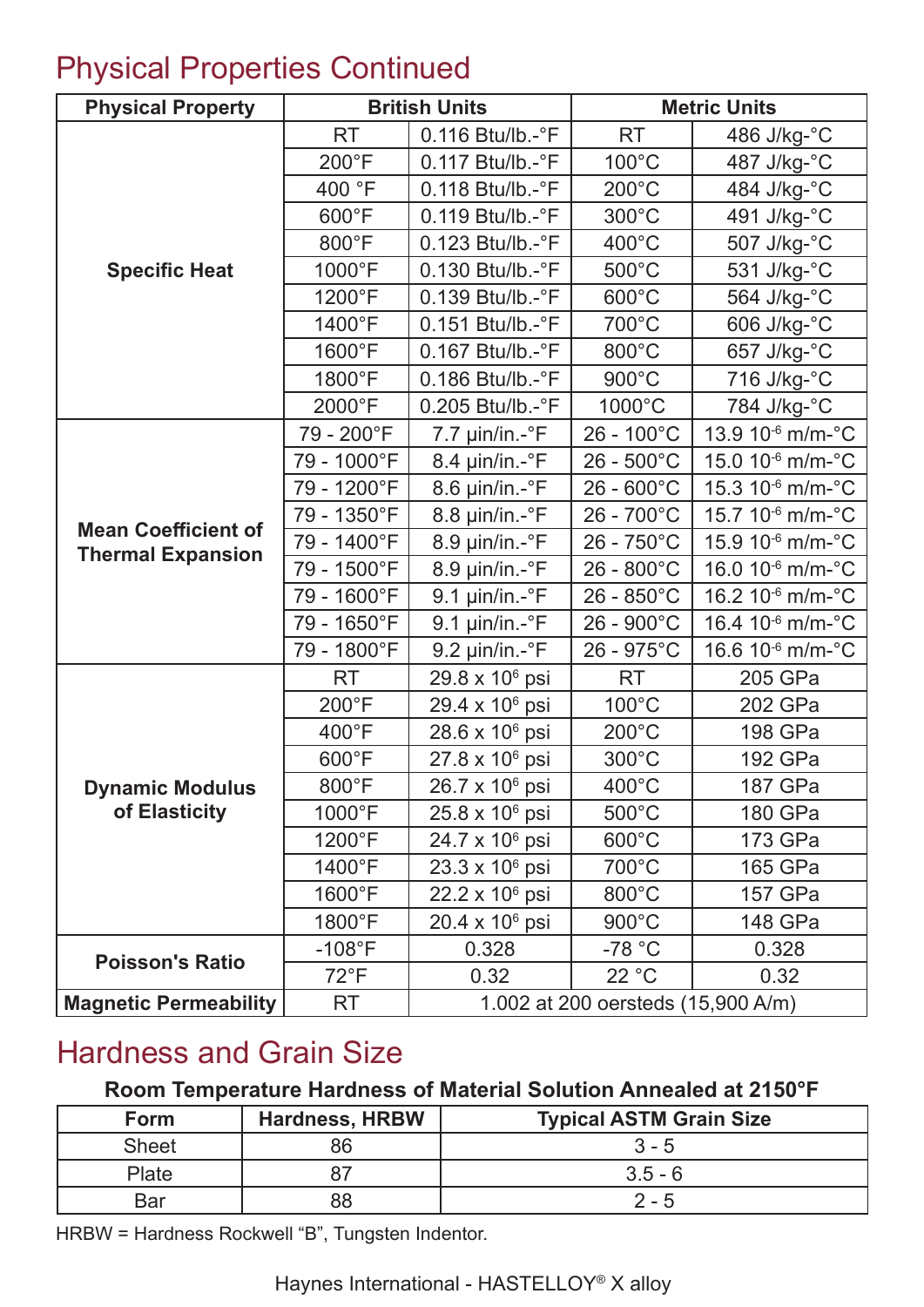### Aged Hardness

| <b>Form</b>      |              | <b>Aging Temperature</b> | <b>Aging Time</b> | <b>HRBW</b> |
|------------------|--------------|--------------------------|-------------------|-------------|
| ۰                | $\mathsf{P}$ | $\rm ^{\circ}C$          | h                 |             |
|                  | <b>SHT</b>   | <b>SHT</b>               | $\overline{a}$    | 54          |
|                  |              |                          | 1000              | 56          |
|                  | 1200         | 649                      | 4000              | 62          |
|                  |              |                          | 8000              | 63          |
|                  |              |                          | 1000              | 62          |
| <b>Sheet</b>     | 1400         | 760                      | 4000              | 61          |
|                  |              |                          | 8000              | 60          |
|                  |              |                          | $\overline{0}$    | 61          |
|                  | 1600         | 871                      | 4000              | 58          |
|                  |              |                          | 8000              | 55          |
|                  | <b>SHT</b>   | <b>SHT</b>               |                   | 54          |
|                  |              | 649                      | 1000              | 57          |
|                  | 1200         |                          | 4000              | 62          |
|                  |              |                          | 8000              | 63          |
| Plate            | 1400         |                          | 1000              | 60          |
|                  |              | 760                      | 4000              | 59          |
|                  |              |                          | 8000              | 58          |
|                  |              |                          | 1000              | 56          |
|                  | 1600         | 871                      | 4000              | 56          |
|                  |              |                          | 8000              | 54          |
|                  |              |                          | 1000              | 64          |
|                  | 1200         | 649                      | 4000              | 65          |
|                  |              |                          | 8000              | 63          |
|                  |              |                          | 1000              | 62          |
| All Weld Metal** | 1400         | 760                      | 4000              | 60          |
|                  |              |                          | 8000              | 60          |
|                  |              |                          | 1000              | 56          |
|                  | 1600         | 871                      | 4000              | 55          |
|                  |              |                          | 8000              | 54          |

**Aged Hardness at Room Temperature\***

SHT=Solution heat-treated (not aged)

\*Single tests from a single heat for each form

\*\*Gas tungsten arc welded

HRBW = Hardness Rockwell "B", Tungsten Indentor.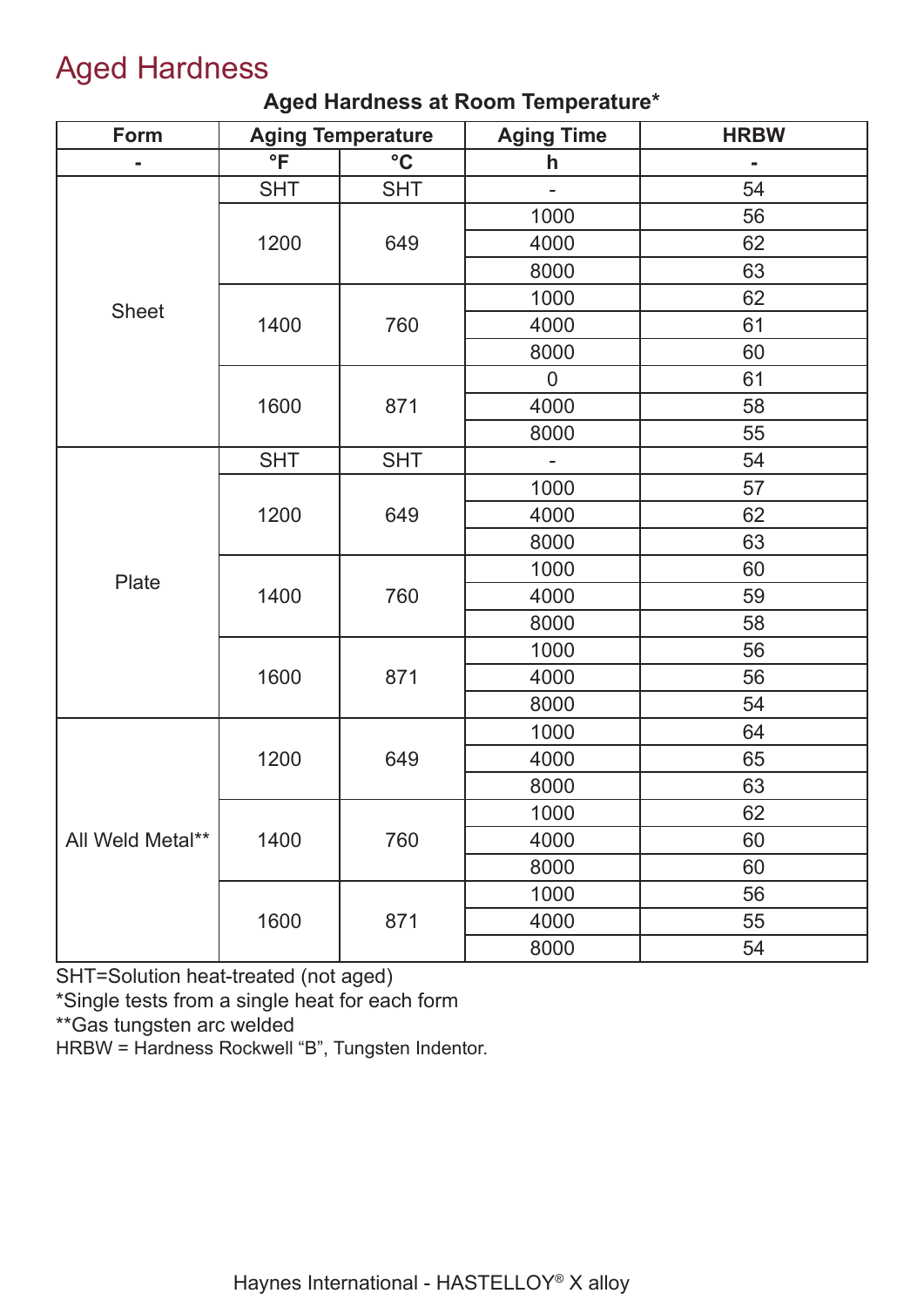### **Formability**

| <b>Sheet</b>                                                            |                                |      |  |  |  |  |  |
|-------------------------------------------------------------------------|--------------------------------|------|--|--|--|--|--|
| <b>Condition</b>                                                        | <b>Typical Olsen cup Depth</b> |      |  |  |  |  |  |
|                                                                         | ın.                            | mm   |  |  |  |  |  |
| Heat-treated at $2150^{\circ}F(1177^{\circ}C)$ ,<br><b>Rapid Cooled</b> | 0.48                           | 12.3 |  |  |  |  |  |

### Impact Strength

### **Average Impact Strength, Plate\***

|                                                           |                         | <b>Average Charpy V-Notch</b><br><b>Impact Strength</b> |     |
|-----------------------------------------------------------|-------------------------|---------------------------------------------------------|-----|
| <b>Condition</b>                                          | <b>Test Temperature</b> | $ft. - Ib.$                                             |     |
| Heat-treated at 2100°F (1149°C),<br><b>Water Quenched</b> | RT                      | 103                                                     | 140 |

\*Average of 28 samples from multiple heats, 0.413" - 1.25" thick, tested during years 2007  $-2014.$ 

#### **Aged Plate\***

| <b>Aging Temperature</b> |                 | <b>Aging Time</b> | <b>Average Charpy V-Notch Impact</b><br><b>Strength</b> |     |  |
|--------------------------|-----------------|-------------------|---------------------------------------------------------|-----|--|
| $\mathsf{P}$             | $\rm ^{\circ}C$ | h                 | ft.-Ib.                                                 | J   |  |
| <b>SHT</b>               | <b>SHT</b>      |                   | 95                                                      | 129 |  |
|                          |                 | 1000              | 24                                                      | 33  |  |
| 1200                     | 649             | 4000              | 12                                                      | 16  |  |
|                          |                 | 8000              | 15                                                      | 20  |  |
|                          |                 | 1000              | 10                                                      | 14  |  |
| 1400                     | 760             | 4000              | 10                                                      | 14  |  |
|                          |                 | 8000              | 8                                                       | 11  |  |
|                          |                 | $\overline{0}$    | 15                                                      | 20  |  |
|                          |                 | 4000              | 12                                                      | 16  |  |
| 1600                     | 871             | 8000              | 15                                                      | 20  |  |
|                          |                 | 16000             | 12                                                      | 16  |  |

SHT=Solution heat-treated (not aged)

\*Average of four tests on 1/2-in. (12.7mm) plate from a single heat.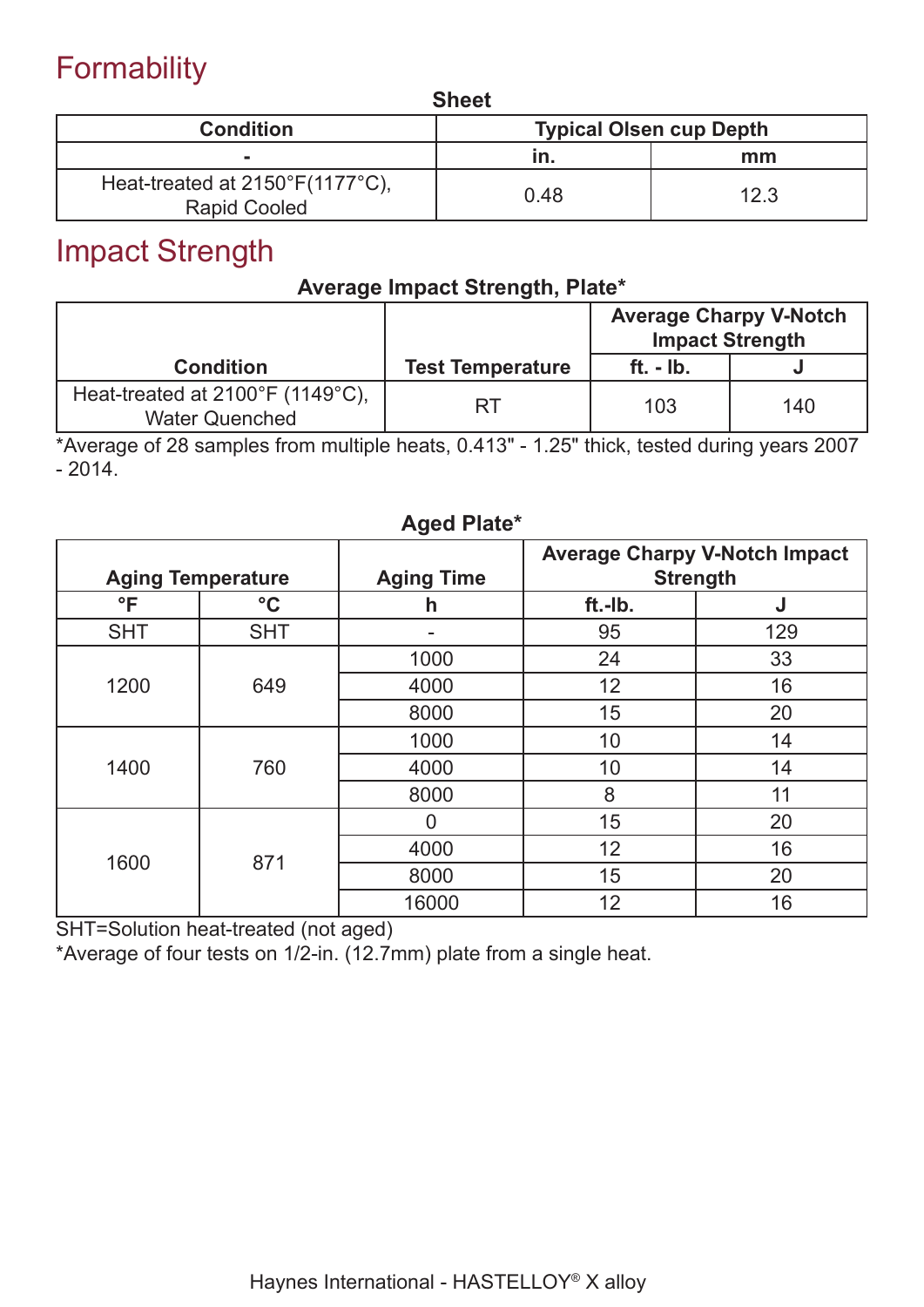### **Oxidation**

**Comparative Static Oxidation Data in Flowing Air for 1008 Hours\***

|                                | 1800°F (980°C) |              |              |            |              | 2000°F (1095°C) |              |       |
|--------------------------------|----------------|--------------|--------------|------------|--------------|-----------------|--------------|-------|
|                                |                | <b>Metal</b> | Metal Loss + |            | <b>Metal</b> |                 | Metal Loss + |       |
| <b>Alloy</b>                   |                | Loss/Side    |              | CIP**/Side |              | Loss/Side       | CIP**/Side   |       |
| $\blacksquare$                 | mils           | mm           | mils         | mm         | mils         | mm              | mils         | mm    |
| Χ                              | 0.29           | 0.007        | 0.74         | 0.019      | 1.5          | 0.038           | 2.7          | 0.069 |
| <b>INCONEL<sup>®</sup> 600</b> | 0.32           | 0.008        | 0.9          | 0.023      | 1.1          | 0.028           | 1.6          | 0.041 |
| <b>INCONEL<sup>®</sup> 601</b> | 0.53           | 0.013        | 1.3          | 0.033      | 1.2          | 0.031           | 2.6          | 0.06  |
| 625                            | 0.32           | 0.008        | 0.72         | 0.018      | 3.3          | 0.083           | 4.8          | 0.12  |
| 800H <sup>®</sup>              | 0.024          | 0.024        | 1.8          | 0.046      | 5.4          | 0.137           | 7.4          | 0.19  |

\*Cycled to room temperature once a week

\*\*CIP=Continuous Internal Penetration

INCONEL is a trademark of Inco Family of Companies

**Schematic Representation of Metallographic Technique used for Elevating Oxidation Tests**



1. Metal Loss =  $(A-B)/2$ 

2. Average Internal Penetration =  $C$ 

- 3. Maximum Internal Penetration = D
- 4. Average Metal Affected =  $((A-B)/2) + C$
- 5. Maximum Metal Affected =  $((A-B)/2) + D$

#### **Comparative Average Hot Corrosion Resistance\***

|      |                 |                                       | <b>Total Metal Affected/Side</b> |      |      |      |      |      |  |     |  |
|------|-----------------|---------------------------------------|----------------------------------|------|------|------|------|------|--|-----|--|
|      |                 | <b>Test Temperature   Test Period</b> |                                  |      |      |      |      |      |  | 188 |  |
| °⊏   | $\rm ^{\circ}C$ |                                       | mils                             | mm   | mils | mm   | mils | mm   |  |     |  |
| 1650 | 900             | 200                                   |                                  | 0.08 | 27   | 0.07 | 2.1  | 0.05 |  |     |  |
| 1650 | 900             | 1000                                  | 6.8                              | 0.17 | 7.5  | 0.19 | 3.7  | 0.09 |  |     |  |

\*All tests performed by exposure to the combustion products of No. 2 fuel oil (0.4 percent sulfur) and 5 ppm of sea salt. Gas velocity over samples was 13 ft./sec. (4m/s). Thermal shock frequency was one/hour.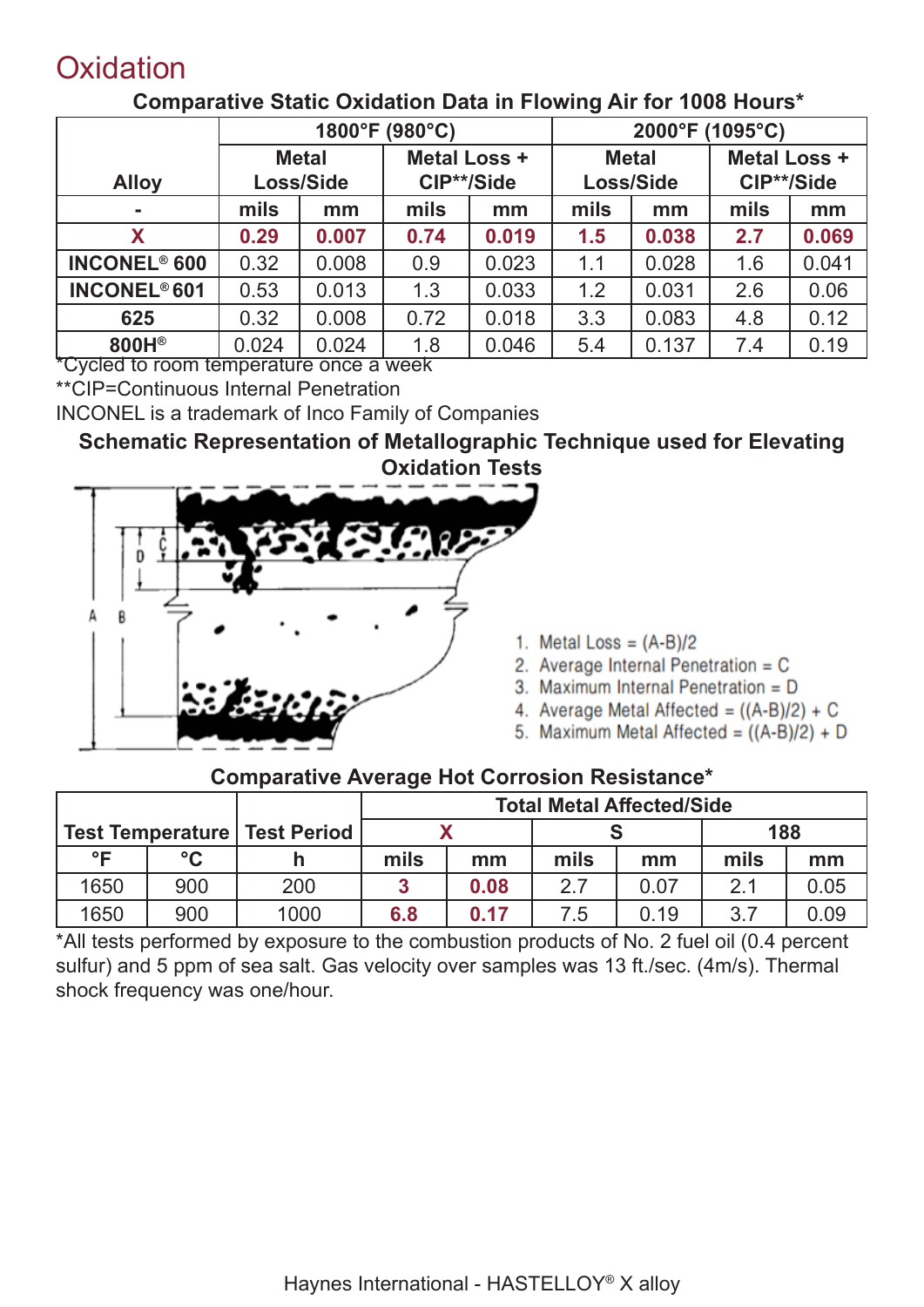### Carburization Resistance

Tests were performed in a carburizing environment with an inlet gas mixture (volume %) of 5.0% H $_{\textrm{\tiny{2}}}$ , 5.0% CO, 5.0% CH $_{\textrm{\tiny{4}}}$  and the balance argon. The calculated oxygen potential and carbon activity at 1800°F (980°C) were 9 x 10<sup>-22</sup> atm. and 1.0, respectively.

The results are presented in terms of the mass of carbon pickup per unit area, which was obtained from the equation  $M = C (W/A)$  where  $M =$  the mass of carbon pickup per unit area (mg/cm2 ), C = difference in carbon (weight fraction) before and after exposure, W = weight of the unexposed specimen (mg) and A = surface area of the specimen exposed to the test environment ( $\text{cm}^2$ ).

#### **Comparative Carburization Resistance at 1800°F (980°C) for 55 Hours**

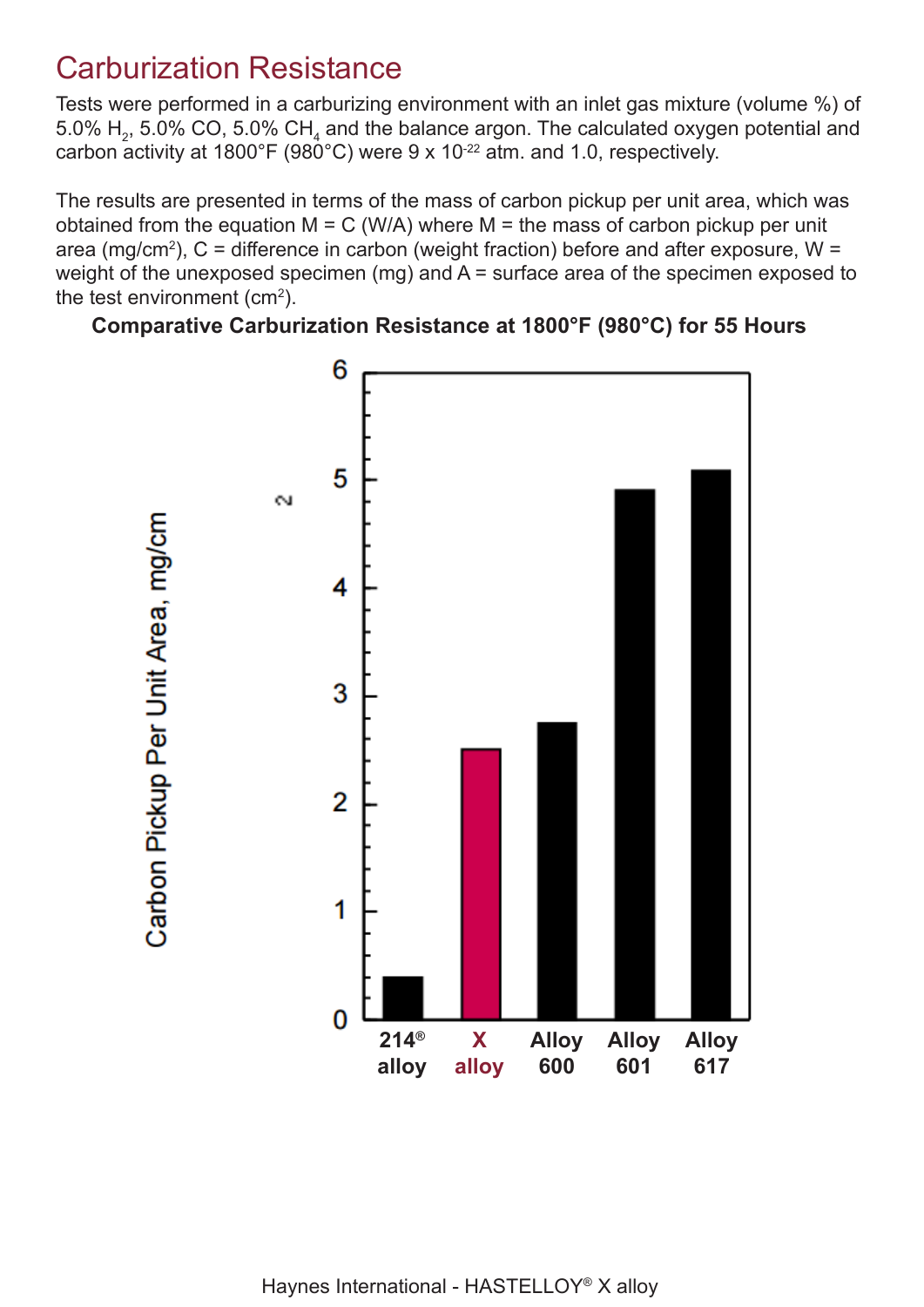### **Welding**

HASTELLOY® X alloy is readily welded by Gas Tungsten Arc Welding (GTAW), Gas Metal Arc Welding (GMAW), Shielded Metal Arc Welding (SMAW), and resistance welding techniques. Submerged Arc Welding (SAW) is not recommended as this process is characterized by high heat input to the base metal and slow cooling of the weld. These factors can increase weld restraint and promote cracking.

#### **Base Metal Preparation**

The welding surface and adjacent regions should be thoroughly cleaned with an appropriate solvent prior to any welding operation. All greases, oils, cutting oils, crayon marks, machining solutions, corrosion products, paint, scale, dye penetrant solutions, and other foreign matter should be completely removed. It is preferable, but not necessary, that the alloy be in the solution- annealed condition when welded.

#### **Filler Metal Selection**

HASTELLOY® X filler wire (AWS A5.14, ERNiCrMo-2) is recommended for joining X alloy by Gas Tungsten Arc or Gas Metal Arc welding. Coated electrodes of X alloy are also available for Shielded Metal Arc welding in non-ASME code construction. For dissimilar metal joining of X alloy to nickel-, cobalt-, or iron- base materials, X filler wire, HAYNES® 556® alloy (AWS A5.9 ER3556, AMS 5831) , HASTELLOY® S alloy (AMS 5838) or HASTELLOY® W alloy (AMS 5786, 5787) welding products may all be considered, depending upon the particular case. Please see the "Welding and Fabrication" brochure on haynesintl.com or the Haynes Welding SmartGuide for more information.

#### **Preheating, Interpass Temperatures, and Post- Weld Heat Treatment**

Preheat is not required. Preheat is generally specified as room temperature (typical shop conditions). Interpass temperature should be maintained below 200°F (93°C). Auxiliary cooling methods may be used between weld passes, as needed, providing that such methods do not introduce contaminants. Post-weld heat treatment is not generally required for X alloy. For further information, please consult the "Welding and Fabrication" brochure on haynesintl.com.

#### **Nominal Welding Parameters**

Details for GTAW, GMAW and SMAW welding are given the "Welding and Fabrication" brochure. Nominal welding parameters are provided as a guide for performing typical operations and are based upon welding conditions used in our laboratories.

| <b>Weld Method</b>                                | <b>Test Area</b>          | <b>HRBW</b> |  |  |  |  |
|---------------------------------------------------|---------------------------|-------------|--|--|--|--|
|                                                   | <b>Weld Area</b>          | 92          |  |  |  |  |
| <b>Shielded Metal Arc</b><br>(covered electrodes) | <b>Heat-Affected Zone</b> | 93          |  |  |  |  |
|                                                   | <b>Base Metal</b>         | 91          |  |  |  |  |
|                                                   | <b>Weld Area</b>          | 89          |  |  |  |  |
| <b>Gas Tungsten Arc</b><br>(TIG)                  | <b>Heat-Affected Zone</b> | 93          |  |  |  |  |
|                                                   | <b>Base Metal</b>         | 91          |  |  |  |  |
|                                                   | <b>Weld Area</b>          | 90          |  |  |  |  |
| <b>Gas Metal Arc</b>                              | <b>Heat-Affected Zone</b> | 93          |  |  |  |  |
| (MIG)                                             | <b>Base Metal</b>         | 91          |  |  |  |  |

#### **Room Temperature Hardness of Welded Sheet**

Note: Sheet was solution heat-treated prior to welding. Hardness was determined at room temperature in the as-welded condition.

HRBW = Hardness Rockwell "B", Tungsten Indentor.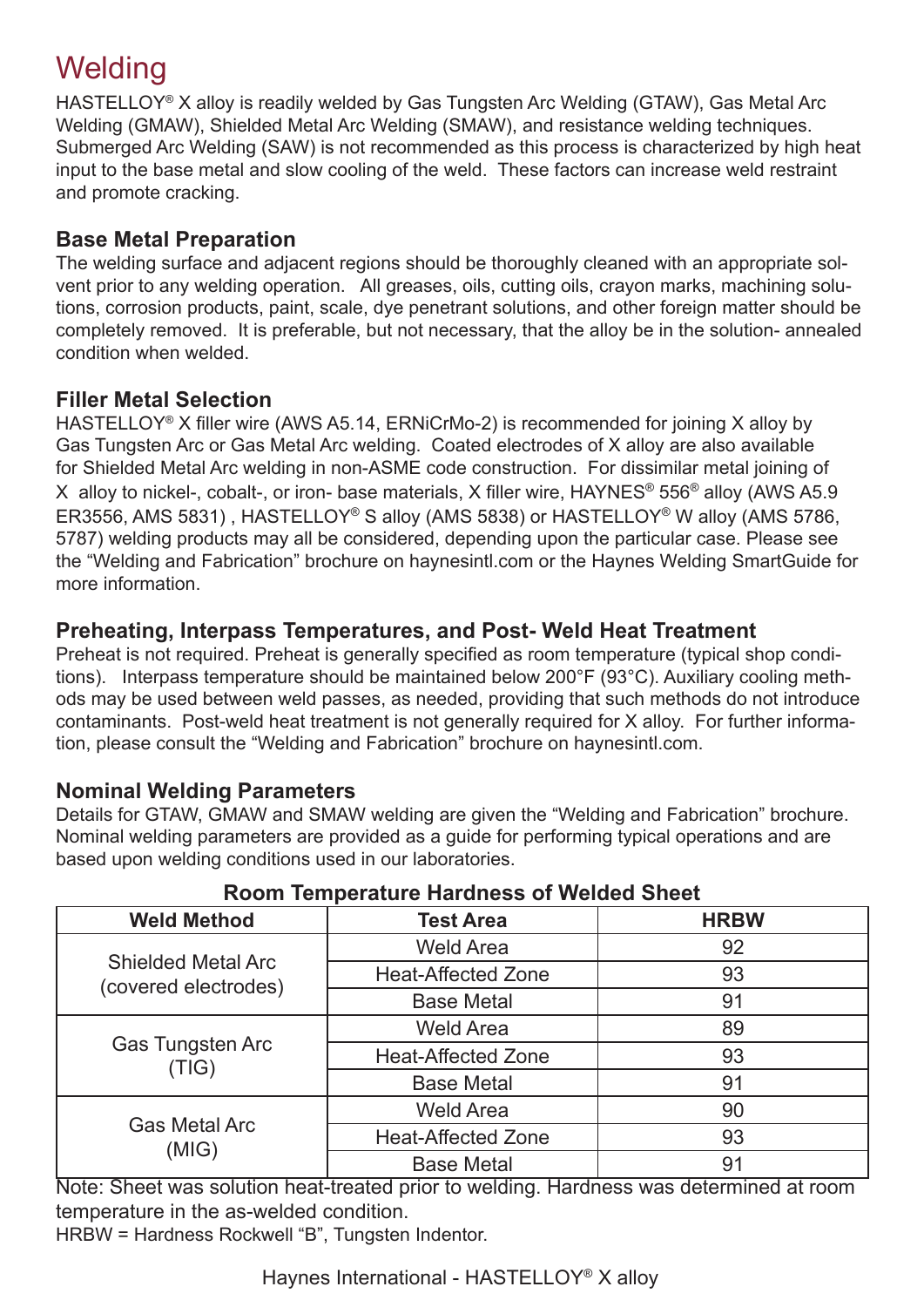### Welding Continued

**Average Short-term Tensile Data, Cold-Reduced and Welded 0.109 in. (2.8mm) Sheet**

| <b>Condition</b>                      | Form        | 0.2% Yield<br><b>Strength</b> |            | <b>Ultimate Tensile</b><br><b>Strength</b> |            |
|---------------------------------------|-------------|-------------------------------|------------|--------------------------------------------|------------|
| ٠                                     |             | ksi                           | <b>MPa</b> | ksi                                        | <b>MPa</b> |
|                                       | Reduced 5%  | 82                            | 565        | 123                                        | 848        |
| As Cold Reduced                       | Reduced 15% | 106                           | 731        | 137                                        | 945        |
|                                       | Reduced 30% | 137                           | 945        | 161                                        | 1110       |
|                                       | Reduced 5%  | 68                            | 469        | 114.9                                      | 792        |
| Cold Reduced and Welded,<br>As Welded | Reduced 15% | 72.1                          | 497        | 113.1                                      | 780        |
|                                       | Reduced 30% | 69.9                          | 482        | 112.9                                      | 778        |

**NOTE:** All cold-reduced sheet and the various weld samples were produced from material which had been solution heat-treated prior to cold reduction or welding. All data were obtained at room temperature and are the result of a limited number of tests.

| <b>Condition</b> | <b>Weld Method</b>                                | <b>Material</b>               | 0.2% |            | <b>Ultimate</b><br>Yield Strength   Tensile Strength |            | <b>Elongation</b> |
|------------------|---------------------------------------------------|-------------------------------|------|------------|------------------------------------------------------|------------|-------------------|
|                  |                                                   |                               | ksi  | <b>MPa</b> | ksi                                                  | <b>MPa</b> | $\frac{0}{0}$     |
|                  |                                                   | Sheet, 0.125<br>in. $(3.2mm)$ | 55.2 | 381        | 110.2                                                | 760        | 26                |
| As-<br>Welded    | <b>Shielded Metal Arc</b><br>(covered electrodes) | Plate, 0.250<br>in. $(6.4mm)$ | 56.7 | 391        | 109.8                                                | 757        | 26                |
|                  |                                                   | Plate, 0.375<br>in. (9.5mm)   | 55.4 | 382        | 110.2                                                | 760        | 26                |
|                  |                                                   | Sheet, 0.125<br>in. $(3.2mm)$ | 59.1 | 407        | 110.2                                                | 759        | 26                |
| As-<br>Welded    | <b>Gas Tungsten Arc</b><br>(TIG)                  | Plate, 0.250<br>in. $(6.4mm)$ | 53.1 | 365        | 107.1                                                | 738        | 25                |
|                  |                                                   | Plate, 0.375<br>in. (9.5mm)   | 54.9 | 379        | 107.6                                                | 742        | 22                |
|                  |                                                   | Sheet, 0.125<br>in. (3.2mm)   | 53.1 | 366        | 103.7                                                | 715        | 22                |
| As-<br>Welded    | <b>Gas Metal Arc</b><br>(MIG)                     | Plate, 0.250<br>in. $(6.4mm)$ | 55   | 379        | 110.8                                                | 764        | 33                |
|                  |                                                   | Plate, 0.375<br>in. (9.5mm)   | 57   | 393        | 106.4                                                | 734        | 24                |

#### **Average Tensile Data, Weldments**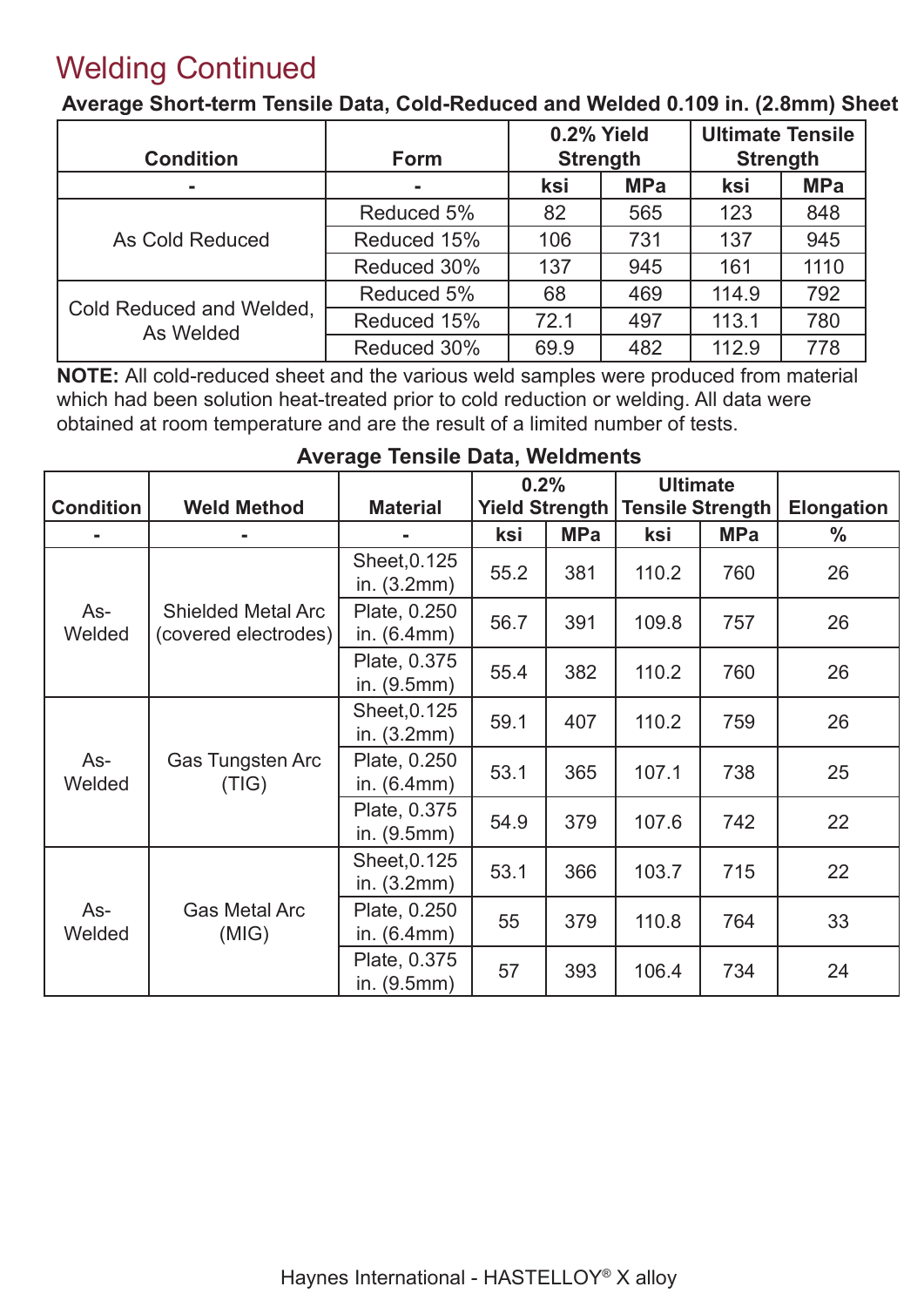### Welding Continued

| <b>Test</b><br><b>Temperature</b> |                 | 0.2%<br><b>Yield Strength</b> |            | <b>Ultimate Tensile</b><br><b>Strength</b> |            |               | <b>Elongation</b> |
|-----------------------------------|-----------------|-------------------------------|------------|--------------------------------------------|------------|---------------|-------------------|
| °F                                | $\rm ^{\circ}C$ | ksi                           | <b>MPa</b> | ksi                                        | <b>MPa</b> | $\frac{0}{0}$ |                   |
| <b>RT</b>                         | <b>RT</b>       | 66.4                          | 458        | 98.6                                       | 680        | 28            | in 1 inch         |
| 600                               | 316             | 52.1                          | 359        | 80.4                                       | 554        | 27            | in 1.125 inches   |
| 1000                              | 538             | 49.2                          | 339        | 76.3                                       | 526        | 28            | in 1.125 inches   |
| 1500                              | 816             | 38.2                          | 263        | 56.7                                       | 391        | 45            | in 1.125 inches   |

#### **Average Weld Metal**

RT= Room Temperature

### **Average Welded and Aged Tensile Data, Room Temperature\***

|                                | Aging              |                 | <b>Aging</b> | 0.2% |                | <b>Ultimate</b>         |            |                   |
|--------------------------------|--------------------|-----------------|--------------|------|----------------|-------------------------|------------|-------------------|
| <b>Form</b>                    | <b>Temperature</b> |                 | <b>Time</b>  |      | Yield Strength | <b>Tensile Strength</b> |            | <b>Elongation</b> |
|                                | °F                 | $\rm ^{\circ}C$ | h            | ksi  | <b>MPa</b>     | ksi                     | <b>MPa</b> | $\frac{0}{0}$     |
| Plate 1/2 in (12.7mm)<br>thick | 1600               | 871             | 8000         | 47.9 | 330            | 109                     | 752        | 22                |
|                                |                    |                 | 1000         | 66   | 455            | 126.9                   | 875        | 33                |
|                                | 1200               | 649             | 4000         | 86.5 | 596            | 150.1                   | 1035       | 19                |
| <b>Gas Tungsten Arc</b>        |                    |                 | 8000         | 82.9 | 572            | 145.5                   | 1003       | 18                |
| Welded Plate,                  |                    |                 | 1000         | 58.2 | 401            | 128.2                   | 884        | 19                |
| $1/2$ in. $(12.7$ mm $)$       | 1400               | 760             | 4000         | 62.3 | 430            | 127.4                   | 878        | 18                |
| thick                          |                    |                 | 8000         | 62.3 | 430            | 125.2                   | 863        | 15                |
|                                |                    | 871             | 4000         | 49.7 | 343            | 105.3                   | 726        | 15                |
|                                | 1600               |                 | 8000         | 46.9 | 323            | 98                      | 676        | 16                |
|                                |                    |                 | 1000         | 87.5 | 603            | 123                     | 848        | 8                 |
|                                | 1200               | 649             | 4000         | 86   | 593            | 139.3                   | 960        | 8                 |
|                                |                    |                 | 8000         | 86.8 | 598            | 131.8                   | 909        | 9                 |
| All Weld Metal**               |                    |                 | 1000         | 62.7 | 432            | 113.5                   | 783        | 12 <sub>2</sub>   |
|                                | 1400               | 760             | 4000         | 60.6 | 418            | 110.5                   | 762        | 6                 |
|                                |                    |                 | 8000         | 59.8 | 412            | 97.7                    | 674        | $\overline{7}$    |
|                                | 1600               |                 | 1000         | 48.3 | 330            | 92.8                    | 640        | $9$               |
|                                |                    | 871             | 8000         | 46.3 | 319            | 92.7                    | 639        | 1                 |

\* Test data for each form are from a single heat.

\*\*Single test data. Gas tungsten arc welded.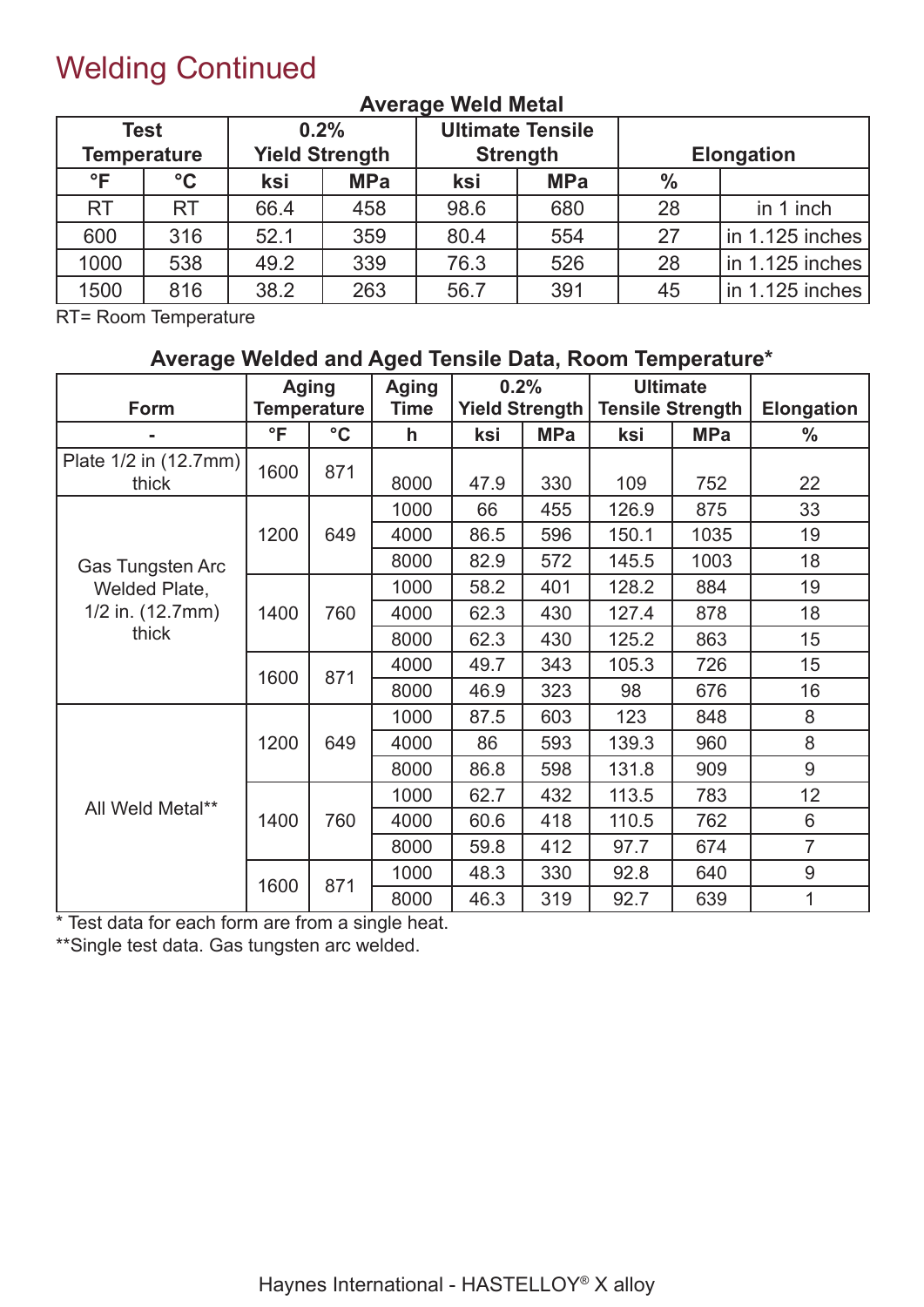## Specifications and Codes

| <b>Specifications</b>           |                               |  |  |  |  |  |
|---------------------------------|-------------------------------|--|--|--|--|--|
| <b>HASTELLOY® X® alloy</b>      |                               |  |  |  |  |  |
|                                 | (N06002, W86002)              |  |  |  |  |  |
|                                 | <b>AMS 5536</b>               |  |  |  |  |  |
| <b>Sheet, Plate &amp; Strip</b> | SB 435/B 435                  |  |  |  |  |  |
|                                 | $P = 43$                      |  |  |  |  |  |
|                                 | <b>AMS 5754</b>               |  |  |  |  |  |
| <b>Billet, Rod &amp; Bar</b>    | SB 572/B 572                  |  |  |  |  |  |
|                                 | B 472                         |  |  |  |  |  |
|                                 | $P = 43$                      |  |  |  |  |  |
| <b>Coated Electrodes</b>        | SFA 5.11/ A 5.11 (ENiCrMo-2)  |  |  |  |  |  |
|                                 | $F = 43$                      |  |  |  |  |  |
| <b>Bare Welding Rods &amp;</b>  | SFA 5.14/ A 5.14 (ERNiCrMo-2) |  |  |  |  |  |
| <b>Wire</b>                     | <b>AMS 5798</b>               |  |  |  |  |  |
|                                 | $F = 43$                      |  |  |  |  |  |
| <b>Seamless Pipe &amp; Tube</b> | SB 622/B 622                  |  |  |  |  |  |
|                                 | $P = 43$                      |  |  |  |  |  |
|                                 | <b>AMS 5588</b>               |  |  |  |  |  |
| <b>Welded Pipe &amp; Tube</b>   | SB 619/B 619                  |  |  |  |  |  |
|                                 | SB 626/B 626                  |  |  |  |  |  |
|                                 | $P = 43$                      |  |  |  |  |  |
| <b>Fittings</b>                 | SB 366/B 366                  |  |  |  |  |  |
|                                 | $P = 43$                      |  |  |  |  |  |
| <b>Forgings</b>                 | <b>AMS 5754</b>               |  |  |  |  |  |
| <b>DIN</b>                      | 17742 No. 2.4665              |  |  |  |  |  |
|                                 | NiCr22Fe18Mo                  |  |  |  |  |  |
| <b>Others</b>                   | <b>NACE MR0175</b>            |  |  |  |  |  |
|                                 | <b>ISO 15156</b>              |  |  |  |  |  |